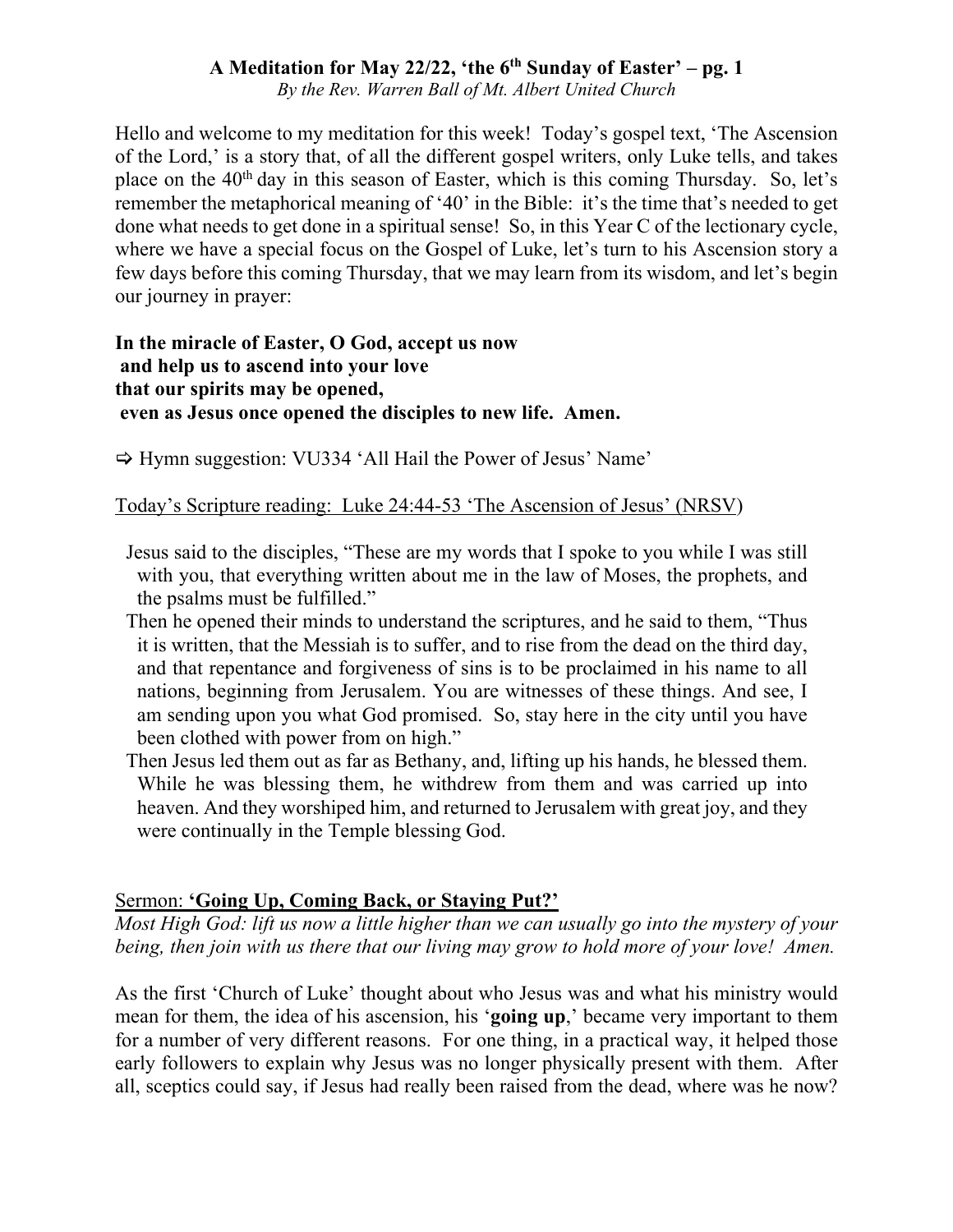# **A Meditation for May 22/22, 'the 6th Sunday of Easter' – pg. 2**

*By the Rev. Warren Ball of Mt. Albert United Church*

Ah, well, now he's in heaven! Jesus' ascension also served as a theological completion of Jesus' ministry down here on earth. You see, if Jesus' birth brought God to earth in a new way, then Jesus' ascension would bring us back to God in a new way! So it is that, for Luke, and Luke only, some forty days after Easter Sunday, we come to the day of the Day of the Ascension – forty days, that same number that we meet time and again in the Bible which metaphorically represents the fullness of God's time.

Well, the idea of ascension may have been all well and good when Luke wrote, for it 'fit' with the understanding of the cosmos that was then in place. It was an understanding where God and heaven were just up there beyond the clouds, while the stars rotated in the heavens around an earth that remained rock solid still. And, that's the story that worked all the way to the  $16<sup>th</sup>$  century, when Nicolas Copernicus came along with a telescope and started to tell a different story. After Copernicus, more and more people began to believe that the earth was actually rotating around the sun, not the other way around. It's called a heliocentric viewpoint, from the Greek word for sun, and it's quite opposite to the geocentric, or earth-centred view, which had been the gospel truth for centuries. In fact, we humans have been discovering more, and yet more, about the cosmos ever since Copernicus told his story and, then, was quickly forced to 'untell' when he was faced with excommunication! For example, we now know what is up there beyond clouds, and it's certainly not heaven. Far from it, no one could possibly survive 'up there' without a fancy spacesuit! And we now know that the earth is actually but one tiny planet spinning in a vast area called the Milky Way Galaxy, that's only one of many galaxies in a cosmos that's actually getting bigger, and bigger! So, what are we in this  $21<sup>st</sup>$  Century supposed to do with this Biblical story of Jesus '**going up**'?

What indeed! Equally important to the 'Church of Luke,' but equally difficult for us now, is the whole matter of Jesus' '**coming back**.' Elsewhere in Luke's gospel, Jesus says, "You also must be ready, for the Son of Man is coming at an unexpected hour" (Luke 12.39). Or, consider what Jesus says in Mark's gospel, "Truly I tell you, there are some standing here who will not taste death until they see that the kingdom of God has come with power" (Mark 9.1). All of this, of course, fits precisely with the apocalyptic expectations about the end of the world that were widespread in Jesus' day (the 30's CE), expectations to which the historical Jesus himself subscribed. And, some 20 years later, the apostle Paul's writing (the 50's) was, at first, veritably loaded with apocalyptic expectation! But here we are, almost 2,000 years down the road, and I wonder if we don't sound rather like Chicken Little, I wonder if, 'Jesus is coming, Jesus is coming!' doesn't begin to sound like, "The sky is falling, the sky is falling!" because nothing has ever happened! Of particular concern to me is the way that some use the notion of Jesus' Second Coming to justify destructive, non-sustainable behaviours. A huge Millennial Movement throughout the world has said that, since Jesus is soon coming back, and since he's going to fix everything, we don't have to worry about pollution, or toxic waste, or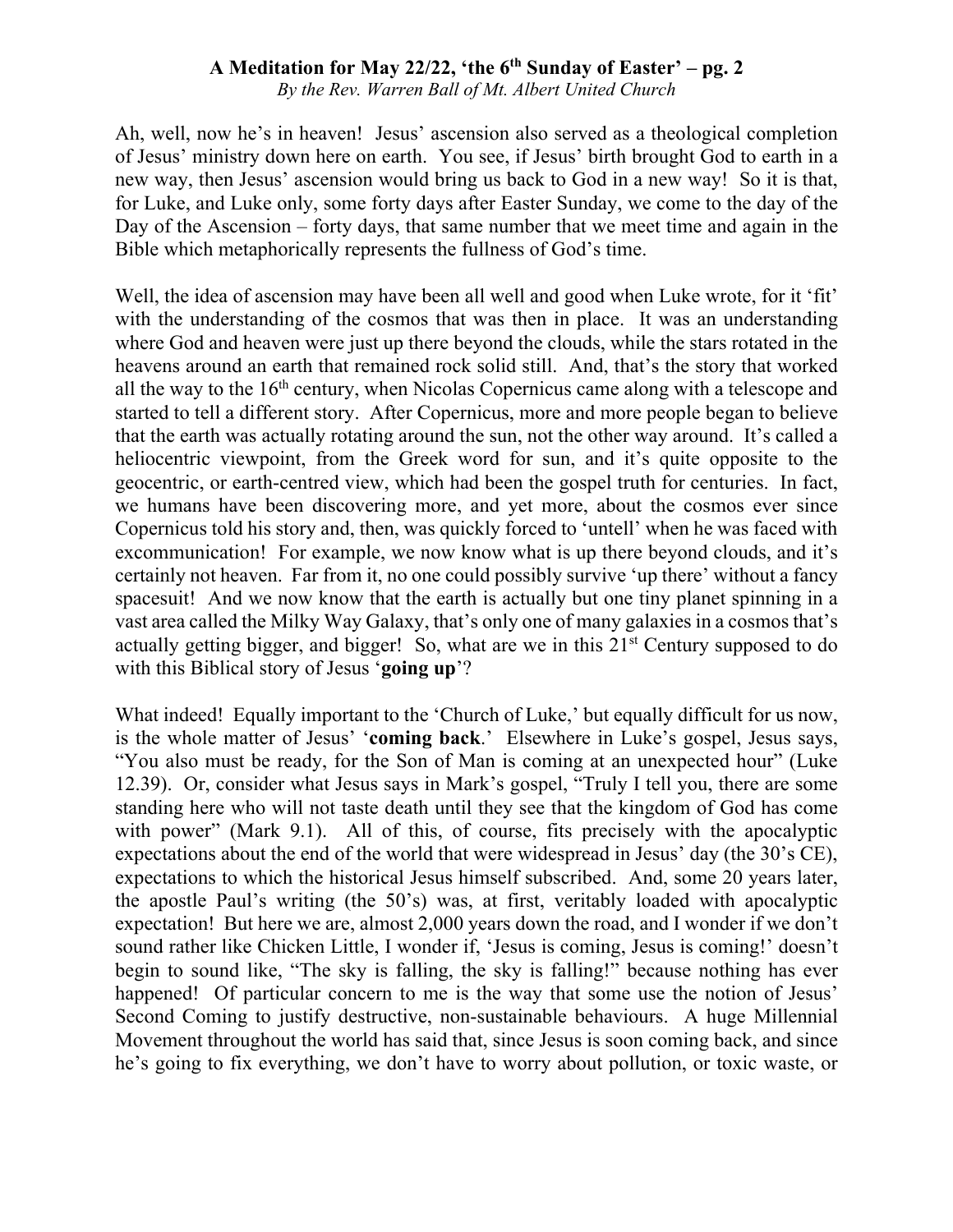# **A Meditation for May 22/22, 'the 6th Sunday of Easter' – pg. 3**

*By the Rev. Warren Ball of Mt. Albert United Church*

destructive practices such as strip mining. Oh, my – what a muddle, what a destructive force has come from Christianity itself, and what on earth are we to do?

Well, how about we recognize that those matters of 'going up' (the Ascension), and 'coming back' (Jesus' Second Coming), while very important to Luke and the formation of the Christian church as a whole, are no longer sustainable as World Views in light of all that we have learned. So, on this Ascension Sunday, why don't we merge the businesses of 'going up' and 'coming back' into a totally new idea: '**staying put**!' You see, through all the different pieces of information that we have about Jesus, and through all the different ways in which his story has been told, through our developing understanding of what all of that means, perhaps we can catch a glimpse of the post-Easter Jesus right here in our midst, where he's been all along! Let's recall the stunning prologue to John's gospel: "And the Word became flesh and dwelt among us … we have seen his glory, the glory as of God, full of grace and truth" (John 1.14). Let's also recall the time that Jesus said, "The kingdom of God is not coming with things that can be observed, nor will they say, 'Look, here it is!' or 'There it is!' For, in fact, the kingdom of God is among you!" (Luke 17:20-21). Let's recall the basis for our understanding of Jesus after that first Easter: if Jesus is no longer with us in bodily form, Christ is nevertheless with us as a living spiritual reality! Just think of the conclusion to Matthew's gospel where Jesus says, 'And remember, I am with you always – even to the end of time' (Mt 28:20).

Why do we even try to read Biblical texts in literal, word for word ways when they're loaded with ancient values, and cosmologies that, simply put, no longer make sense? Luke, and all the New Testament writers, lived, and wrote, out of ancient understandings of how the cosmos works. Now that's certainly not their fault, but let's recognize it for what it is! Remember what the Teacher tells us in the Book of Ecclesiastes? "For everything there is a season … a time to break down and a time to build up." And, yet, if the seasons of human understanding continue to break down and build up, the fact remains that our spiritual faith has ever, and always, assured us that we are loved and forgiven. It's assured us that we have a job to do, and that we're going to be given all that we need to the job done! Our faith tradition has ever, and always, assured us that we can actually experience Easter's new life in God's love as we place our hands in its service. Praise be to God who reigns above, yes, and beyond, yes, but, most especially, within and among! Hallelujah, Christ is Risen, thanks be to God, amen!

Come, let us turn back to God now in prayer; come, let us pray:

Almighty, Eternal God, we turn to you in this time with awe – awe that, despite the wrong that we've done, you still call us, and awe that, despite the good that we've failed to do, you still claim us! Oh, how we thank you for all the opportunities that you give us to experience hope, and assurance, and direction!